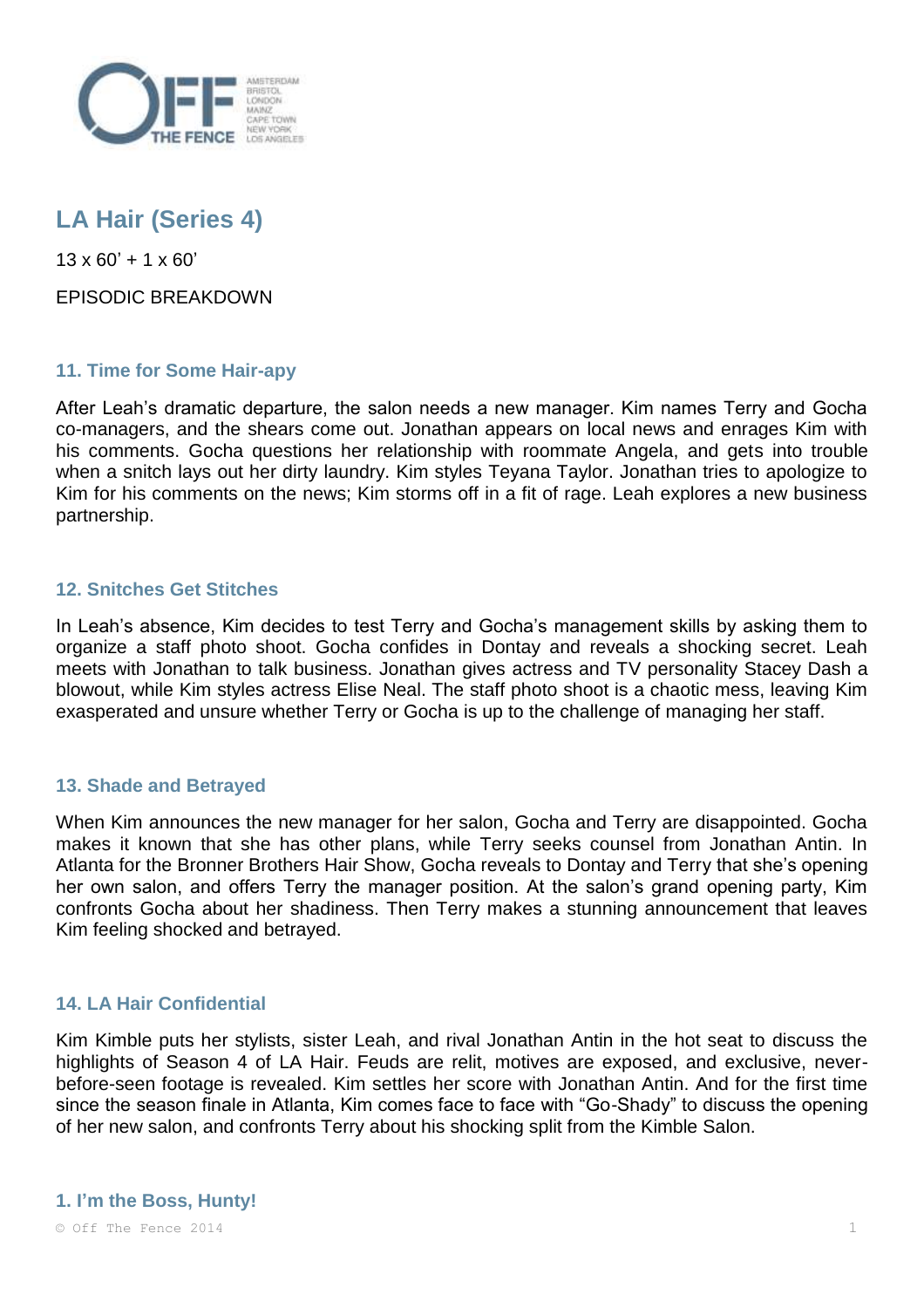Kim's stylists create looks to pitch for LA Fashion Week. Dontay is missing, and everyone wonders where he is. Angela has a tense meeting with Lisa; they decide not to work together. Kim styles Mary J. Blige, and Jonathan Antin drops by the salon with a mysterious envelope. A surprise new hire sparks trouble. Kim returns and is disappointed by the stylists' pitches. When Dontay rolls in late, Kim gets fed up and fires him! Antin returns and pitches Kim a business proposal she can't refuse.

## **2. Cat Walk, Cat Fight**

Kim considers Jonathan's business proposal, and styles Tia Mowry. Leah, frustrated at Kim, hires former nail tech Naja back to the salon, without telling her sister. The stylists are stunned when Naja returns with a giant gold wall. The Kimble team styles hair at LA Fashion Week. Crowded backstage next to former colleagues Dontay and Angela, sparks fly as the stylists race to finish their models. Jonathan is impressed by the looks that Kim's team creates. Kim is shocked by Naja's return.

### **3. Nail'd by Naja**

Kim is shocked to find Naja back in the salon, along with a giant gold wall reading "Nail'd by Naja", and is furious at Leah for bringing Naja back. Jonathan shows up extremely late for a meeting with Kim. China decides that if Naja can have her huge wall, then the rest of the stylists can bling out their stations too. Kim returns to the salon with Jonathan, and they're both appalled at the new décor. Dontay fights to get his job back. Kim styles Leela James. Gocha picks a shocking new roommate.

#### **4. Wigs in the Wild**

Dontay works for free to try to get his job back, and Zendaya pleads his cause to Kim. Kim takes the stylists on an overnight trip, and everyone complains when they arrive at a remote, rustic camp. When no one takes the team-building exercises seriously, Kim explodes with frustration and storms off. The next morning, China has a meltdown when she can't get a hot shower. Jas installs security cameras in the salon, and Kim and Leah are shocked when they see footage of Jonathan in Kim's VIP room!

#### **5. Lights, Action, Meltdown**

Kim puts the Atlanta salon on hold, shocking the stylists, then confronts Jonathan for snooping in her VIP room. Later, Kim meets with friend/celeb eyebrow stylist Damone Roberts. He shares business advice: hire secret shoppers. Kim styles Tamar Braxton. The undercover shoppers arrive at the salon and chaos ensues. China walks out, and Anthony and his client nearly come to blows. An infomercial training shoot goes awry when Jonathan's blunt direction offends Kim, and he storms off the set.

#### **6. Model Behaviour**

Kim appoints Gocha project manager for a photo shoot with designer Korto Momolu for her new bridal line. Anthony and China are demoted to makeup, after receiving poor reviews from Kim's secret shoppers. Kim styles Grammy Award winner Erica Campbell. At the shoot, Kim spars with a